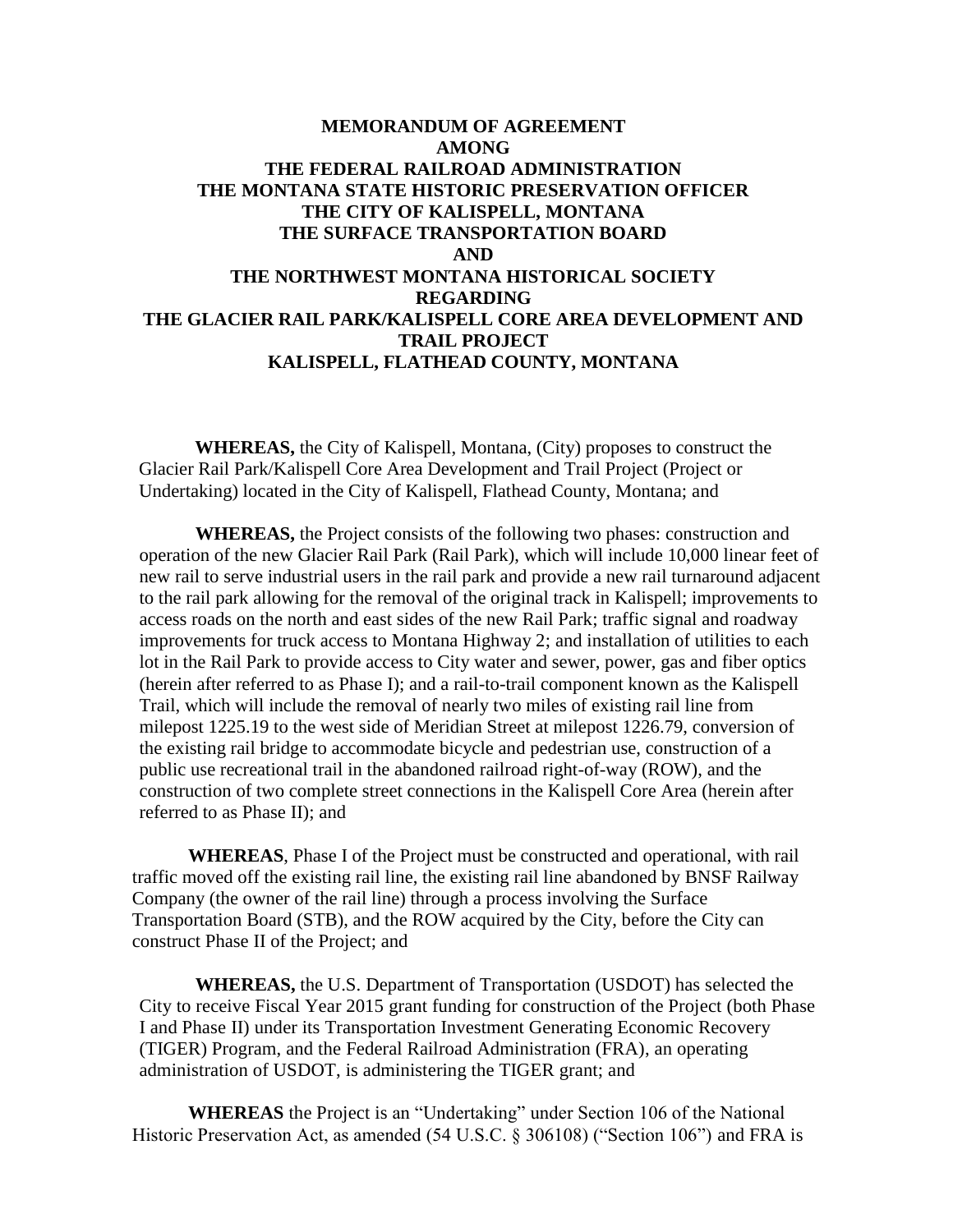the lead federal agency responsible for compliance with Section 106 and its implementing regulations promulgated by the Advisory Council on Historic Preservation (ACHP) (36 CFR Part 800) for the Project; and

**WHEREAS**, FRA, in a letter dated March 15, 2016, initiated Section 106 consultation with the Montana State Historic Officer (MT SHPO) as required by the Section 106 regulations and FRA has continued to consult with MT SHPO through the subsequent steps of the Section 106 process; and

**WHEREAS**, FRA proposed an area of potential effects (APE), as defined in 36 CFR § 800.16(d), to account for direct and indirect effects of both Phase I and Phase II of the Project, and MT SHPO concurred with the APE in an email dated May 23, 2016; and

**WHEREAS**, in letters dated May 16, 2016, FRA notified the following federallyrecognized Native American tribes about the Project and invited them to consult: the Confederated Salish and Kootenai Tribes of the Flathead Nation, Fort Belknap Indian Community of the Fort Belknap Reservation of Montana, Crow Tribe of Montana, Apache Tribe of Oklahoma, and Blackfeet Nation; of those contacted, the Confederated Salish and Kootenai Tribes of the Flathead Nation responded in a letter dated June 28, 2016 indicating that it was not aware of any sites of interest in the APE and expressed approval of the Project; and none of the other tribes responded; and

**WHEREAS**, FRA, in emails sent on April 26, 2016, February 23, 2017, and March 10, 2017, invited the Northwest Montana Historical Society (Historical Society), the Kalispell Business Improvement District (KBID), the Flathead County Economic Development Authority (FCEDA), and the Great Northern Railway Historical Society (GNRHS) to participate in Section 106 consultation, and the Historical Society, KBID, and FCEDA accepted the invitation to consult and GNRHS declined the invitation to consult; and

**WHEREAS**, FRA has invited the City to sign this Memorandum of Agreement (MOA) as an Invited Signatory because the City would be the recipient of the TIGER funding and, as such, would have responsibility for implementing mitigation commitments specified herein, and the City has accepted; and

**WHEREAS**, FRA has invited the Historical Society to sign this MOA as an Invited Signatory because it may have responsibility for assisting the City in implementing certain mitigation commitments specified herein, and the Historical Society has accepted; and

**WHEREAS**, FRA has invited KBID and FCEDA to participate in this MOA as Concurring Parties, and KBID has accepted to be a Concurring Party and FCEDA will remain a Consulting Party; and

**WHEREAS**, in a letter dated April 5, 2017 and as allowable under the Section 106 regulations at 36 800.2(a)(2), STB designated FRA as the lead federal agency to fulfil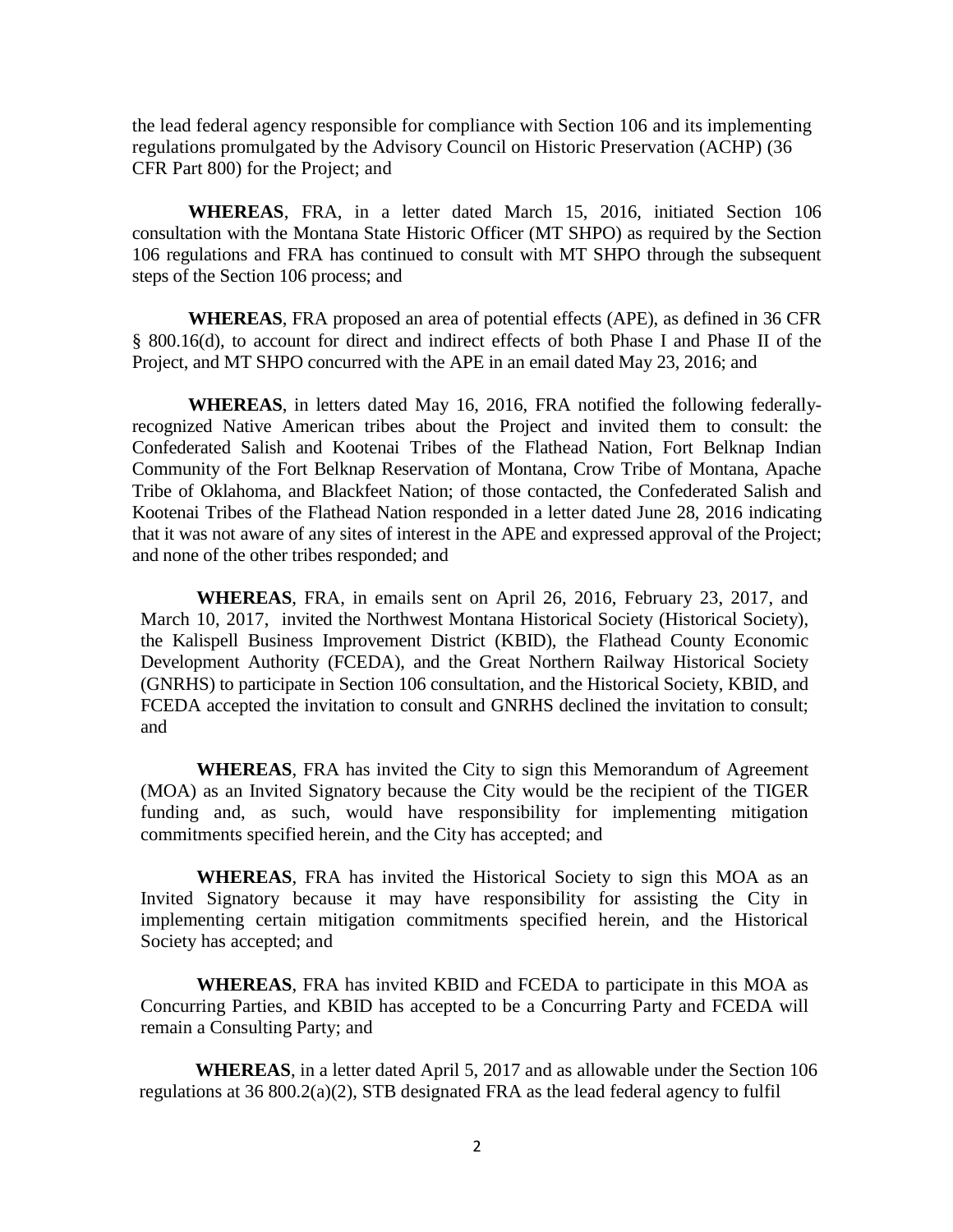STB's and FRA's collective Section 106 responsibilities with regard to the portion of the BNSF-owned rail line that is the subject of the rail-to-trail phase of the Project; and

**WHEREAS**, STB remains responsible for Section 106 compliance for its abandonment action regarding the portion of the BNSF-owned rail line that is not part of the TIGER project; and

**WHEREAS**, has invited STB to sign this MOA as an Invited Signatory and STB has accepted; and

**WHEREAS**, the City's consultants conducted cultural resources investigations for both phases of the Project, which resulted in two reports (*Class III Cultural Resource Investigations of the Glacier Rail Park in Kalispell, Montana, Phase I, Parcels A&B*, Historical Discoveries, March 2016; *Section 106 Cultural Resources Inventory, Glacier Rail Park/Kalispell Core Area Development and Trail Project City of Kalispell, Flathead County, Montana*, Rabbitbrush Archaeological Services, LLC, December 2016); and

**WHEREAS,** FRA has identified historic archaeological and architectural properties in the APE which include the following architectural properties listed on or eligible for listing on the National Register of Historic Places (NRHP): the Woodland Park - Eastside Historic District, the Great Northern Railroad, the Kalispell Flour Mill, the Great Northern Railway Depot, and the Flathead Wholesale Grocery, and FRA presented its findings in a letter to MT SHPO dated February 22, 2017 and MT SHPO concurred with FRA's findings in a letter dated March 14, 2017; and

**WHEREAS**, FRA, as documented its letter of February 22, 2017, has determined that Phase I of the Project will have No Effect on historic properties and Phase II of the Project will have No Adverse Effect on Woodland Park - Eastside Historic District, and MT SHPO concurred with these determinations in its letter of March 14, 2017; and

**WHEREAS,** FRA, as documented in its letter of February 22, 2017, has determined that Phase II of the Project will have an adverse effect on the Great Northern Railroad and on the Kalispell Flour Mill, the Great Northern Railway Depot, and the Flathead Wholesale Grocery, which are three architectural properties adjacent to the railroad ROW and were historically associated with the Great Northern Railroad, and MT SHPO concurred with FRA's adverse effect determination in its letter of March 14, 2017; and

**WHEREAS**, based on the information contained in the aforementioned reports and because all ground-disturbing activities necessary to construct the Project will occur in areas disturbed by previous construction, FRA has determined that no further archaeological investigations are necessary for the Project; and

**WHEREAS**, in accordance with 36 CFR § 800.6(a)(1), FRA notified the ACHP on April 12, 2017 of its adverse effect determination with specified documentation utilizing ACHP's e106 notification system, and ACHP responded to FRA in a letter dated April 19, 2017, that it has chosen not to participate in the consultation pursuant to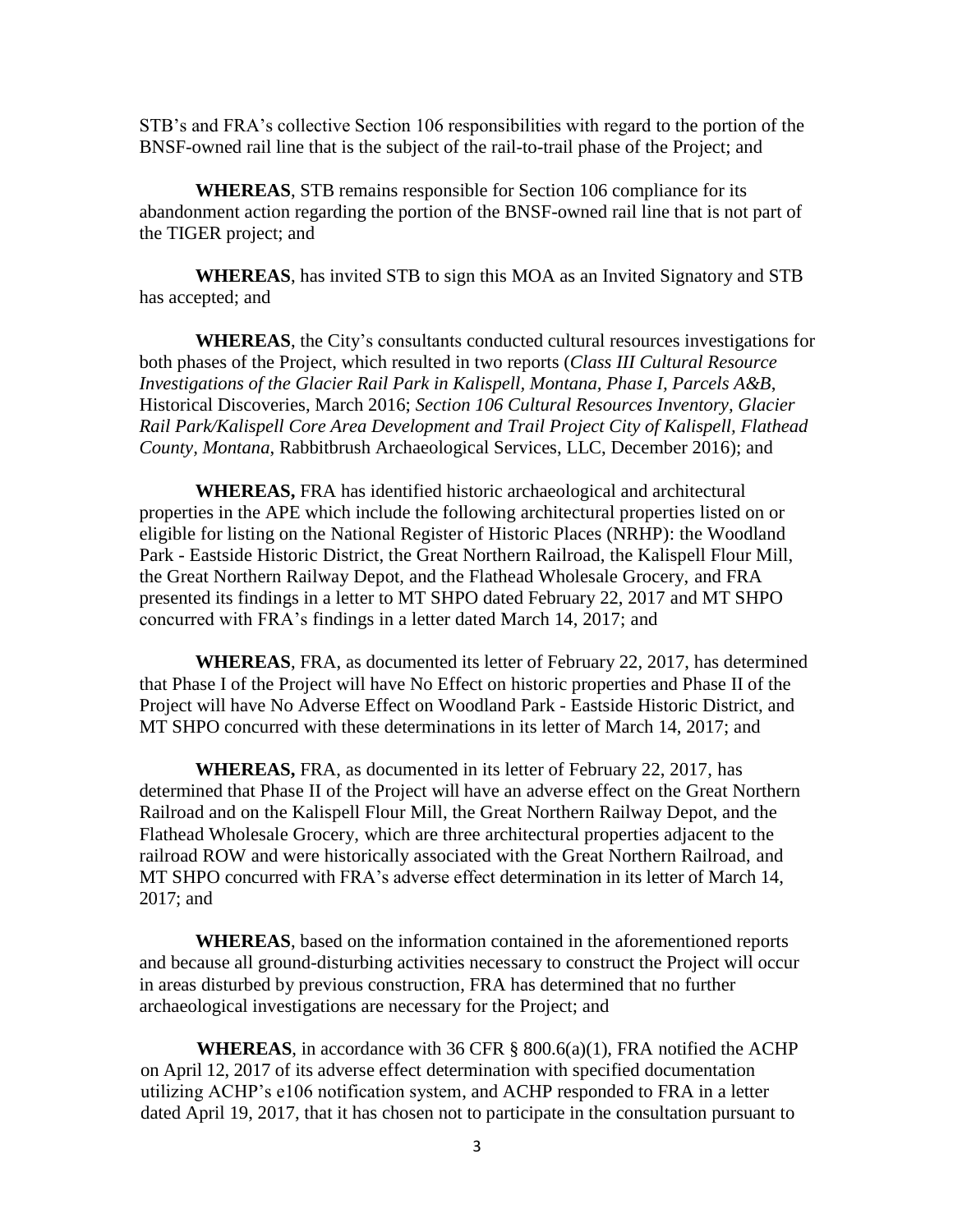36 CFR § 800.6(a)(1)(iii); and

**NOW, THEREFORE**, FRA, MT SHPO, the City, STB, and the Historical Society (each, a Signatory and together the Signatories) agree that the Undertaking will be implemented in accordance with the following stipulations in order to take into account the effect of the Undertaking on historic properties.

## **STIPULATIONS**

FRA and the City will ensure that the following measures are carried out:

#### **I. PERSONNEL QUALIFICATION STANDARDS**

The City will ensure that all historic preservation and documentation work is carried out by or under the direct supervision of a person or persons meeting at a minimum the Secretary of the Interior's Professional Qualification Standards for Historians or Architectural Historians (48 FR 44738-9).

### **III. MITIGATION**

- A. The following mitigation measures are required as part of FRA's approval of the Project:
	- 1. Interpretive Signage
		- (a) The Historical Society will review its collection to determine if it has information relevant to the history of the Great Northern Railroad and the importance the railroad played in the development and history of the City of Kalispell and surrounding region.
		- (b) If available, the Historical Society will provide the information identified in Stipulation III.A.1(a) to the City for the City's use, at its discretion, in developing narrative and/or pictorial content for the interpretive signage (see Stipulation III.A.3).
		- (c) The City will develop narrative and pictorial content for and install interpretive signage at the following locations along the Kalispell Trail (see Attachment A for a map of the proposed signage locations):

i. South of milepost 1225.19 and at the north end of the bridge crossing Highway 93. This sign will mark the trailhead and provide an introduction to the Kalispell Trail, including a history of when rail service first came to the Kalispell area in the late 1880s and an explanation of when and why a new rail route 11 years later resulted in moving service to a spur line.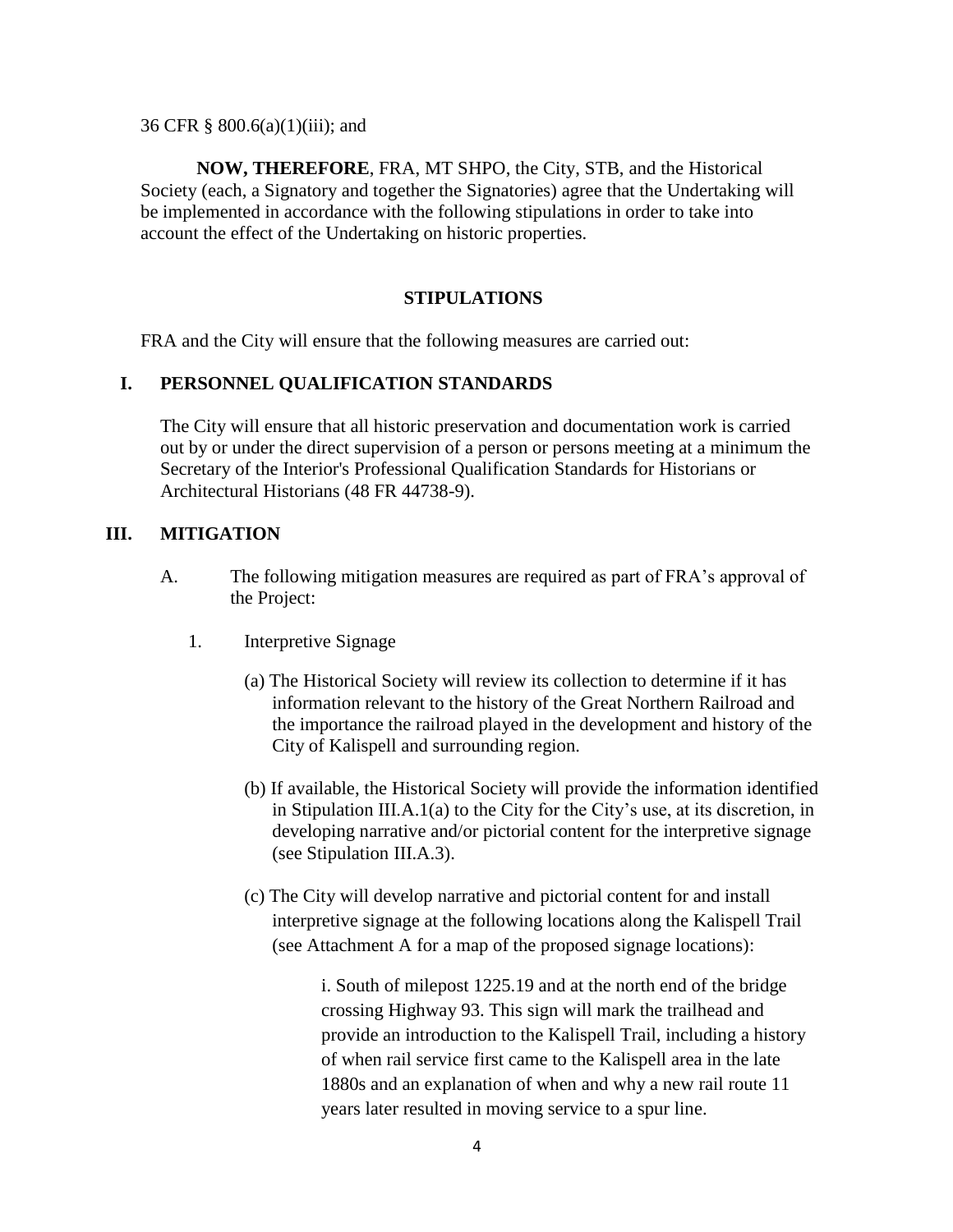ii. Flathead Electric Coop Substation, located roughly at the northwestern edge of Woodland Park. This sign will highlight the contributions of the Conrad Family as a founding family of the Kalispell community.

iii. Depot Park. This sign will highlight the history of the extant former Great Northern Railway Depot.

iv. Former location of the Flathead Lake Cherry Growers Association Warehouse, located at 20 North Main Street. This sign will highlight the important role of the railroad in shipping sweet cherries and the historic importance of this agricultural product in the regional economy, with the railroad, beginning in 1910, advertising the area for settlement based on its potential for growing fruit in the temperate climate and Flathead County becoming the fourth largest sweet cherry producing region in the country by the 1940s.

v. Grain Elevators located at 505 West Center Street. This sign will highlight the history of the extant structures and the historic importance of agriculture in the regional economy.

vi. Roughly at Meridian Street north of West Center Street and south of Appleway. This sign will highlight the history of the timber industry as well as the mill and log pond formerly located in this area.

- (d) The City will provide drafts of the narrative and pictorial content of each sign to the Signatories and Concurring Party for review and comment in accordance with Stipulation IV.
- 2. Retention in Place of a Segment of Railroad Track
	- (a) The City will retain approximately 60 feet of railroad track in place at Depot Park, to highlight the historic association between the former railroad the Great Northern Railway Depot.
- (b) Planting of Cherry Trees
	- (a) The City will plant cherry trees interspersed along the Kalispell Trail, with emphasis in the former location of the Flathead Lake Cherry Growers Association Warehouse at 20 North Main Street.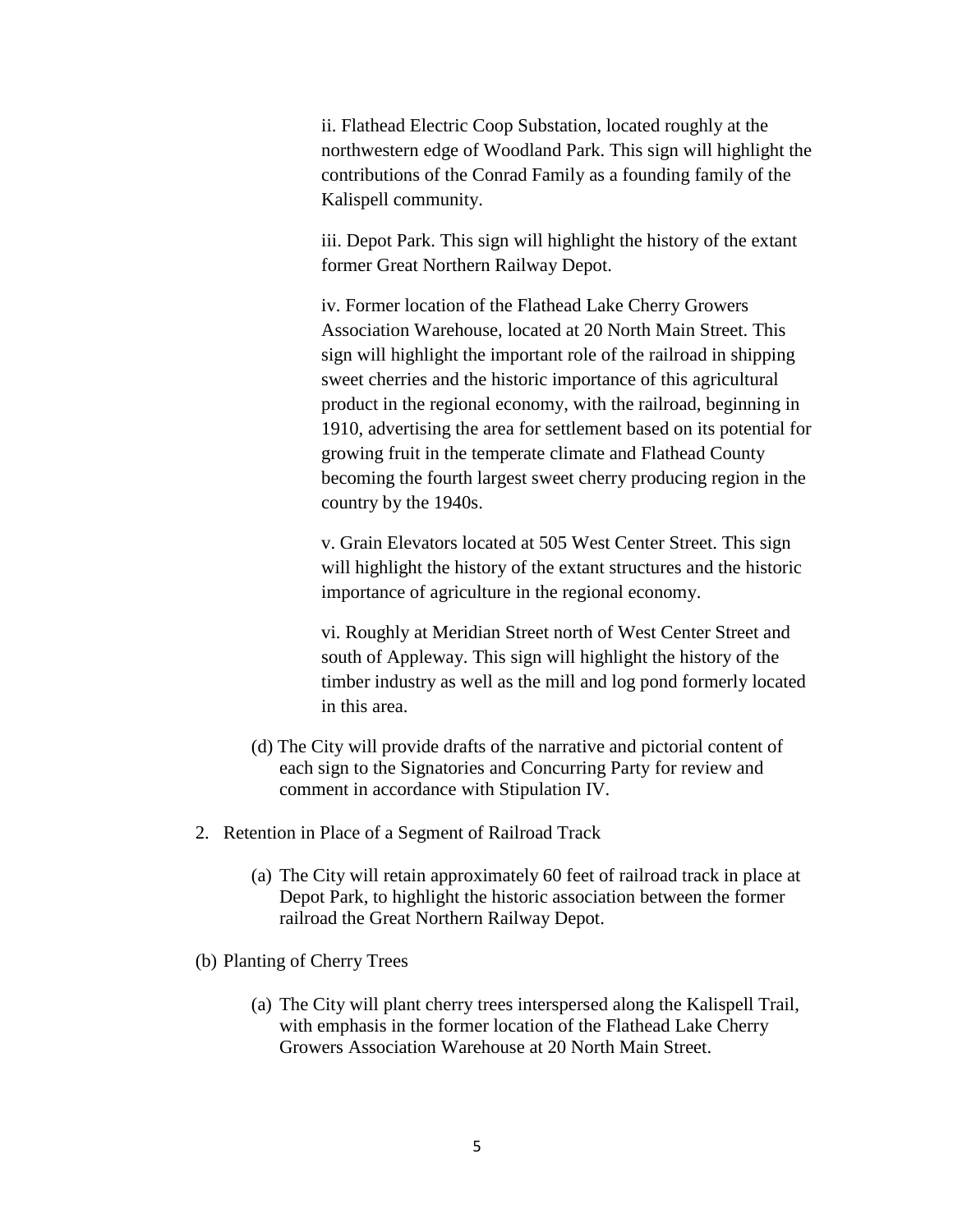- B. Additional optional mitigation measures. Subject to the availability of future funding and public support, the City may implement one or more of the following mitigation measures:
	- 1. Acquisition of a decommissioned a rail car to be placed on the segment of track that is retained in place adjacent to Depot Park (see Stipulation III.A.2); and/or,
	- 2. Commissioning for the design and installation of public artwork, to be placed along the Kalispell Trail, that is reflective of the City's railroading history; and/or
	- 3. Commissioning for the design and installation of a water feature(s), such as a fountain or splash park, to be located along the Kalispell Trail.

If Stipulations III.B. 2 and/or III.B.3 are pursued, the City will provide drafts of the design of the public artwork and/or water feature(s) to the Signatories and Concurring Party for review and comment in accordance with Stipulation IV.

## **IV. PREPARATION AND REVIEW OF DOCUMENTS**

The Signatories and Concurring Party agree to provide comments on all documents and materials arising from this MOA to the City within thirty (30) calendar days of receiving the submission. If the City does not receive such comments within the thirty (30) calendar-day review period, the City may assume that the non-responding party has no comments or objections. Where necessary, the City will consult with any responding party to ensure it appropriately considers all comments received within the thirty (30) calendar-day review period before implementing the mitigation measure.

# **V. EFFECTIVE DATE**

This MOA will be effective as of the date of its execution by all Signatories.

## **VI. DURATION**

This MOA will expire if its terms are not carried out within ten (10) years from the date of its execution. Prior to such time, FRA and the City may consult with the other Signatories to reconsider the terms of the MOA and amend it in accordance with Stipulation X below*.*

## **VII. CHANGES TO PROJECT DESIGN**

If the City proposes changes to the Project that may result in additional or new effects on historic properties, the City will notify FRA and MT SHPO of such changes. Before the City takes any action that may result in additional or new effects on historic properties, FRA, MT SHPO, the City, and other consulting parties as appropriate, will consult to determine the appropriate course of action. This may include, as appropriate, revision to the APE, assessment of effects to historic properties, and treatment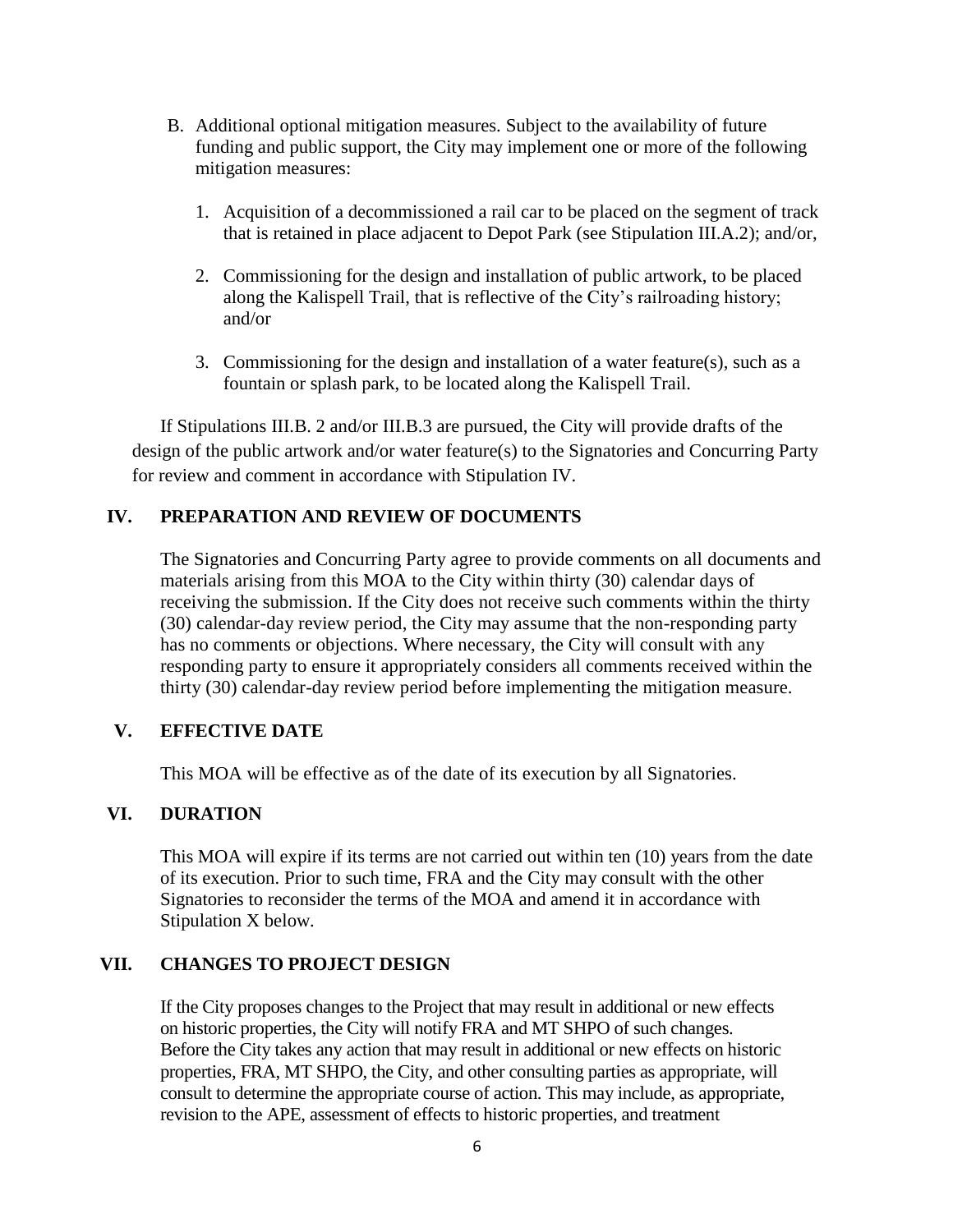measures to resolve adverse effects.

## **VIII. POST-REVIEW DISCOVERIES**

If properties are discovered during Project construction that may be historically significant or unanticipated effects on historic properties are identified, FRA and the City will comply with 36 CFR § 800.13 by consulting with MT SHPO and, if applicable, federally recognized tribal organizations that may attach religious and/or cultural significance to the affected property; and by developing and implementing avoidance, minimization, or mitigation measures with the concurrence of MT SHPO and, if applicable, federally recognized tribal organizations.

# **VIII. MONITORING AND REPORTING**

Each year following the execution of this MOA until it expires or is terminated, the City will provide the other Signatories and Concurring Party a summary report detailing work undertaken pursuant to the MOA's terms. This report will include any scheduling changes proposed, any problems encountered, and any disputes or objections received in the City's efforts to carry out the terms of this MOA.

# **IX. ADOPTABILITY**

In the event that another federal agency not initially a party to this MOA receives an application for funding, license, permit or other approval for the Project as described in this MOA, that agency may fulfill its Section 106 responsibilities by notifying the Signatories that it concurs with the terms of this MOA and that it intends to rely on this MOA.

# **X. DISPUTE RESOLUTION**

Should any Signatory or Concurring Party to this MOA object at any time to the manner in which the terms of this MOA are implemented, it will notify FRA in writing and FRA will then consult with that party to resolve the objection. If FRA determines that such objection cannot be resolved within thirty (30) calendar days, FRA will: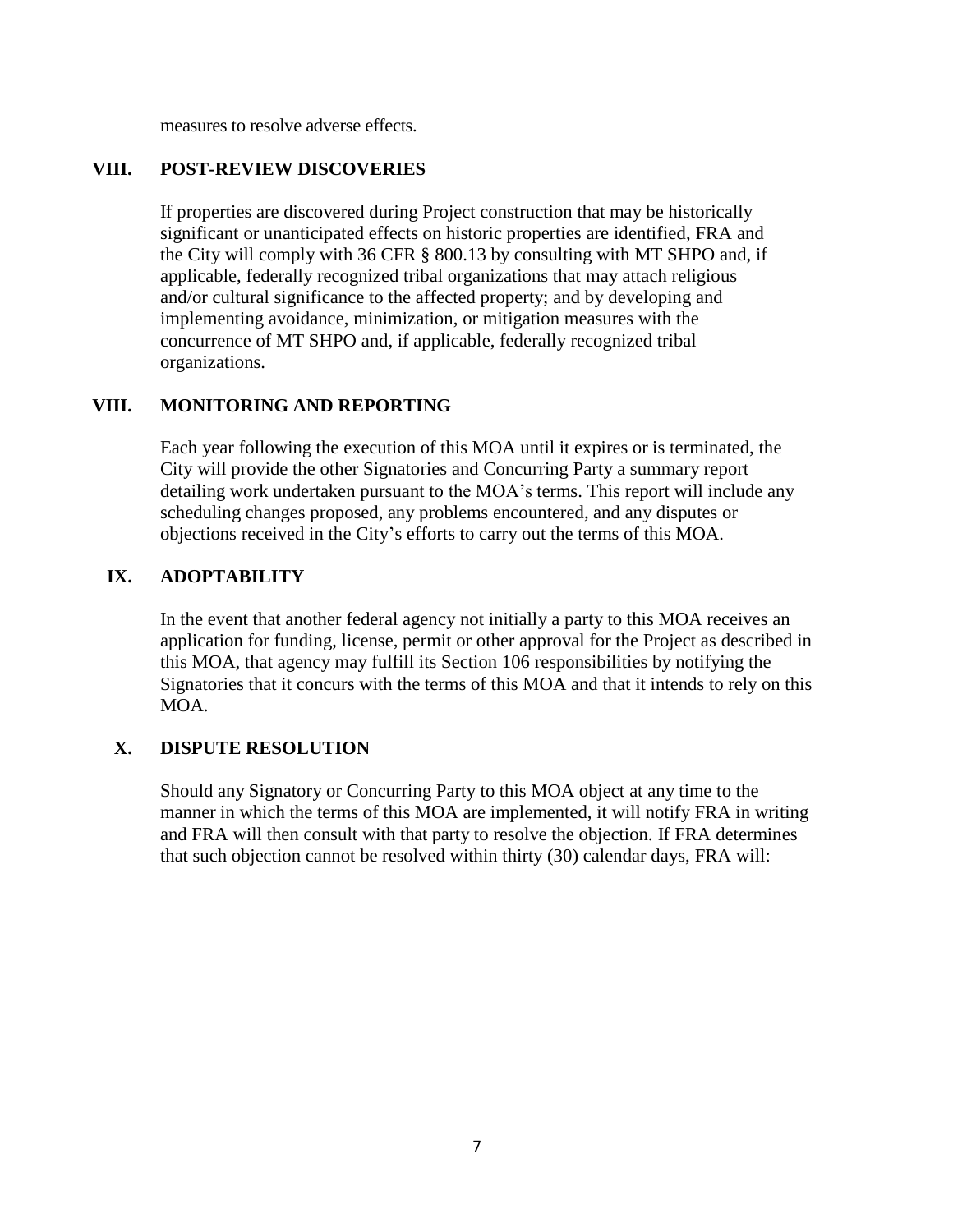- A. Forward all documentation relevant to the dispute, including FRA's proposed resolution, to the ACHP with a copy to the other Signatories and Concurring Party to this MOA, and request that the ACHP provide FRA with its advice on the resolution of the objection within thirty (30) calendar days of receiving the documentation.
- B. If the ACHP does not provide its advice regarding the dispute within the thirty (30) calendar day time period, FRA may make a decision on the dispute and proceed accordingly.
- C. FRA will document its decision in a written response to the objection that takes into account any timely comments regarding the dispute from the Signatories and Concurring Party and will provide the ACHP, Signatories, and Concurring Party with a copy of such written response.
- D. FRA may then proceed according to its decision.
- E. The Signatories remain responsible for carrying out all other actions subject to the terms of this MOA that are not the subject of the dispute.

# **XI. AMENDMENTS**

This MOA may be amended when such an amendment is agreed to in writing by all Signatories. The amendment will be effective on the date a copy signed by all of the Signatories is filed with ACHP.

## **XII. TERMINATION**

If any Signatory to this MOA determines that its terms will not or cannot be carried out, that Signatory will immediately consult with the other Signatories to attempt to develop an amendment per Stipulation XI, above. If within thirty (30) calendar days (or another time period agreed to by all Signatories) an amendment cannot be reached, any Signatory may terminate the MOA upon written notification to the other Signatories.

Once the MOA is terminated, and prior to work continuing on the undertaking, FRA must either (a) execute an MOA pursuant to 36 CFR § 800.6, or (b) request, take into account, and respond to the comments of the ACHP under 36 CFR § 800.7. FRA will notify the Signatories of its course of action.

Execution of this MOA by FRA and MT SHPO and implementation of its terms evidence that FRA has taken into account the effects of this undertaking on historic properties and afforded ACHP an opportunity to comment.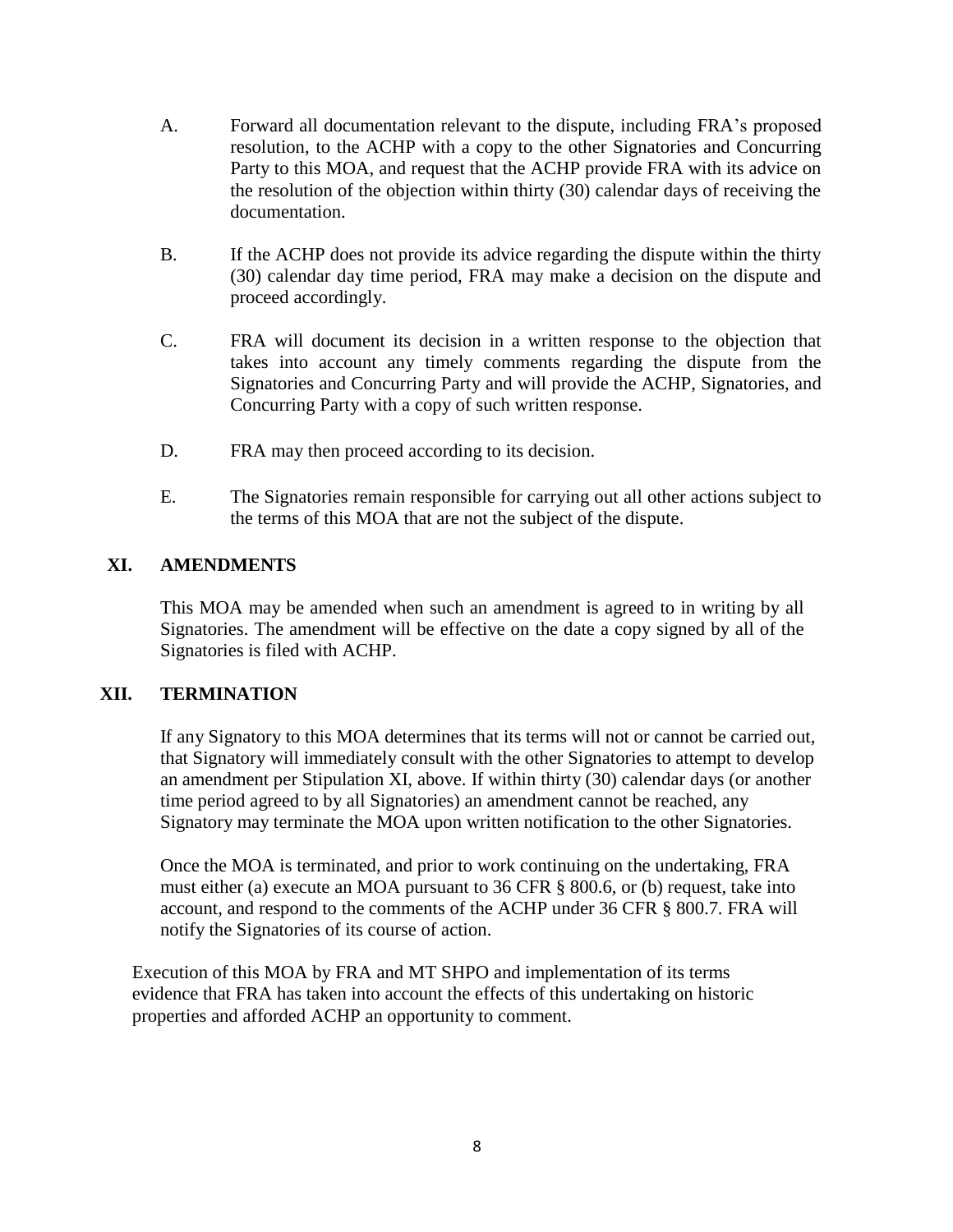#### **MEMORANDUM OF AGREEMENT**

# **AMONG** THE FEDERAL RAILROAD ADMINISTRATION THE MONTANA STATE HISTORIC PRESERVATION OFFICER THE CITY OF KALISPELL, MONTANA THE SURFACE TRANSPORTATION BOARD **AND** THE NORTHWEST MONTANA HISTORICAL SOCIETY **REGARDING** THE GLACIER RAIL PARK/KALISPELL CORE AREA DEVELOPMENT AND **TRAIL PROJECT** KALISPELL, FLATHEAD COUNTY, MONTANA

## FEDERAL RAILROAD ADMINISTRATION (Signatory)

 $7/6/17$ By: - Date: Marly's Osternues

Division Chief, Environmental & Corridor Planning Division Office of Railroad Policy and Development

<u> 1989 - Jan Barnett, fransk politik (d. 1989)</u>

# MONTANA STATION HISTORIC PRESERVATION OFFICE (Signatory)

By:  $\frac{1}{\sqrt{1-\frac{1}{2}}\sqrt{1-\frac{1}{2}}\sqrt{1-\frac{1}{2}}\sqrt{1-\frac{1}{2}}\sqrt{1-\frac{1}{2}}\sqrt{1-\frac{1}{2}}\sqrt{1-\frac{1}{2}}\sqrt{1-\frac{1}{2}}\sqrt{1-\frac{1}{2}}\sqrt{1-\frac{1}{2}}\sqrt{1-\frac{1}{2}}\sqrt{1-\frac{1}{2}}\sqrt{1-\frac{1}{2}}\sqrt{1-\frac{1}{2}}\sqrt{1-\frac{1}{2}}\sqrt{1-\frac{1}{2}}\sqrt{1-\frac{1}{2}}\sqrt{1-\frac{1}{2}}\sqrt{1-\frac{1}{2}}\sqrt$ 

Date:

Mark Baumler **State Historic Preservation Officer** 

#### **CITY OF KALISPELL (Invited Signatory)**

By:  $\qquad \qquad$ 

Date:

Doug Russell Kalispell City Manager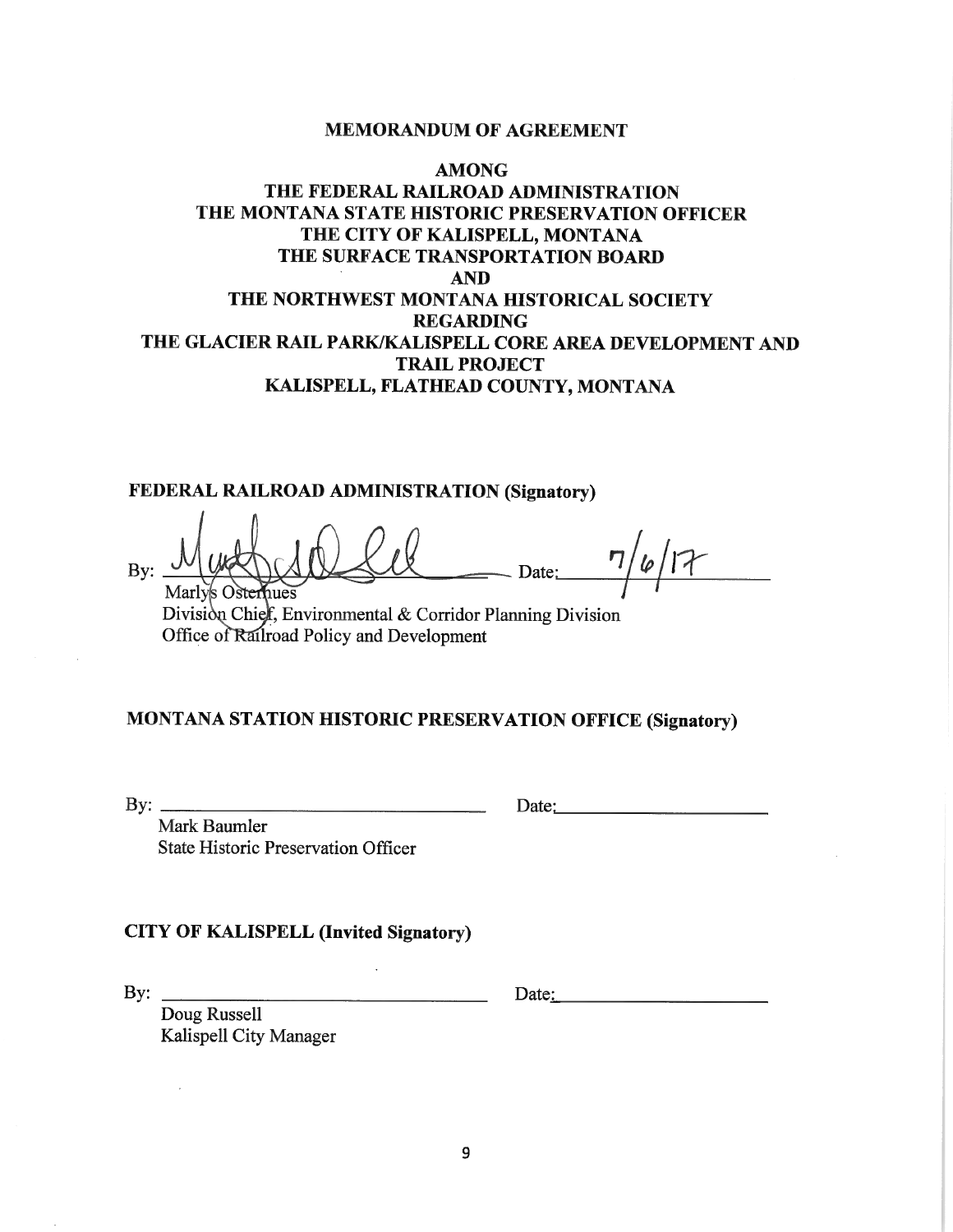#### **MEMORANDUM OF AGREEMENT**

# **AMONG** THE FEDERAL RAILROAD ADMINISTRATION THE MONTANA STATE HISTORIC PRESERVATION OFFICER THE CITY OF KALISPELL, MONTANA THE SURFACE TRANSPORTATION BOARD **AND** THE NORTHWEST MONTANA HISTORICAL SOCIETY **REGARDING** THE GLACIER RAIL PARK/KALISPELL CORE AREA DEVELOPMENT AND **TRAIL PROJECT** KALISPELL, FLATHEAD COUNTY, MONTANA

#### FEDERAL RAILROAD ADMINISTRATION (Signatory)

Marlys Osterhues Division Chief, Environmental & Corridor Planning Division Office of Railroad Policy and Development

| MONTAINA STATION HISTORIC PRESERVATION OFFICE (Signatory) |       |
|-----------------------------------------------------------|-------|
|                                                           |       |
| Mark Baumler<br>State Historic Preservation Officer       | Date: |

#### **CITY OF KALISPELL (Invited Signatory)**

By:  $\qquad \qquad$ 

Date:

Doug Russell Kalispell City Manager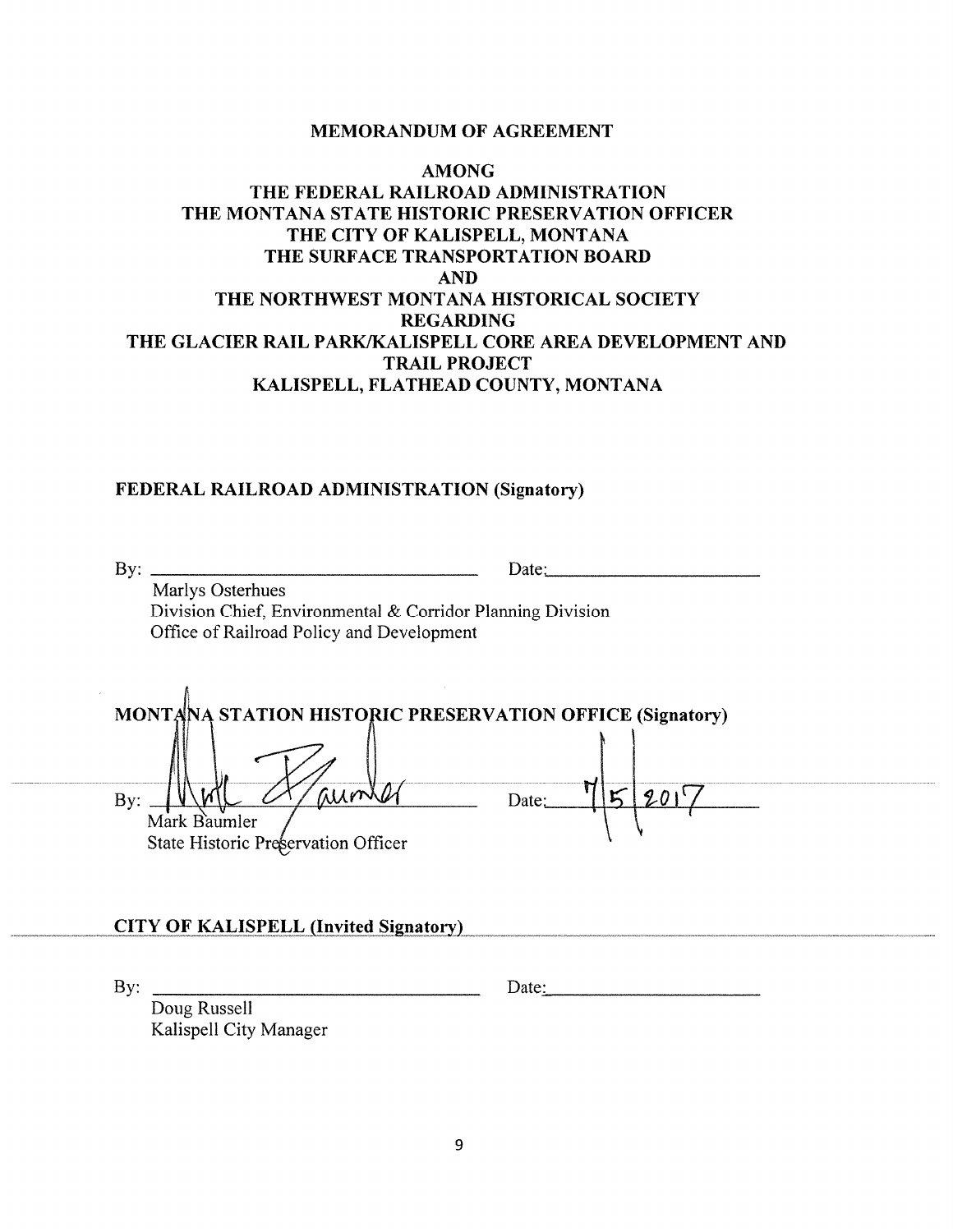#### MEMORANDUM OF AGREEMENT

# AMONG THE FEDERAL RAILROAD ADMINISTRATION THE MONTANA STATE HISTORIC PRESERVATION OFFICER THE CITY OF KALISPELL, MONTANA THE SURFACE TRANSPORTATION BOARD AND THE NORTHWEST MONTANA HISTORICAL SOCIETY REGARDING THE GLACIER RAIL PARK/KALISPELL CORE AREA DEVELOPMENT AND TRAIL PROJECT KALISPELL, FLATHEAD COUNTY, MONTANA

## FEDERAL RAILROAD ADMINISTRATION (Signatory)

By: Date:\_\_\_\_\_\_\_\_\_\_\_\_\_\_\_\_\_\_\_\_\_

Marlys Osterhues Division Chief, Environmental & Corridor Planning Division Office of Railroad Policy and Development

## MONTANA STATION HISTORIC PRESERVATION OFFICE (Signatory)

 $\text{By:}\n\begin{array}{ccc}\n\text{By:}\n\end{array}\n\begin{array}{ccc}\n\text{Date:}\n\end{array}$ 

Mark Baumler State Historic Preservation Officer

CITY OF KALISPELL (Invited Signatory)

Kalispell City Manager

By:  $\frac{1}{\log \text{Russell}}$  (usull Date: 6/28/17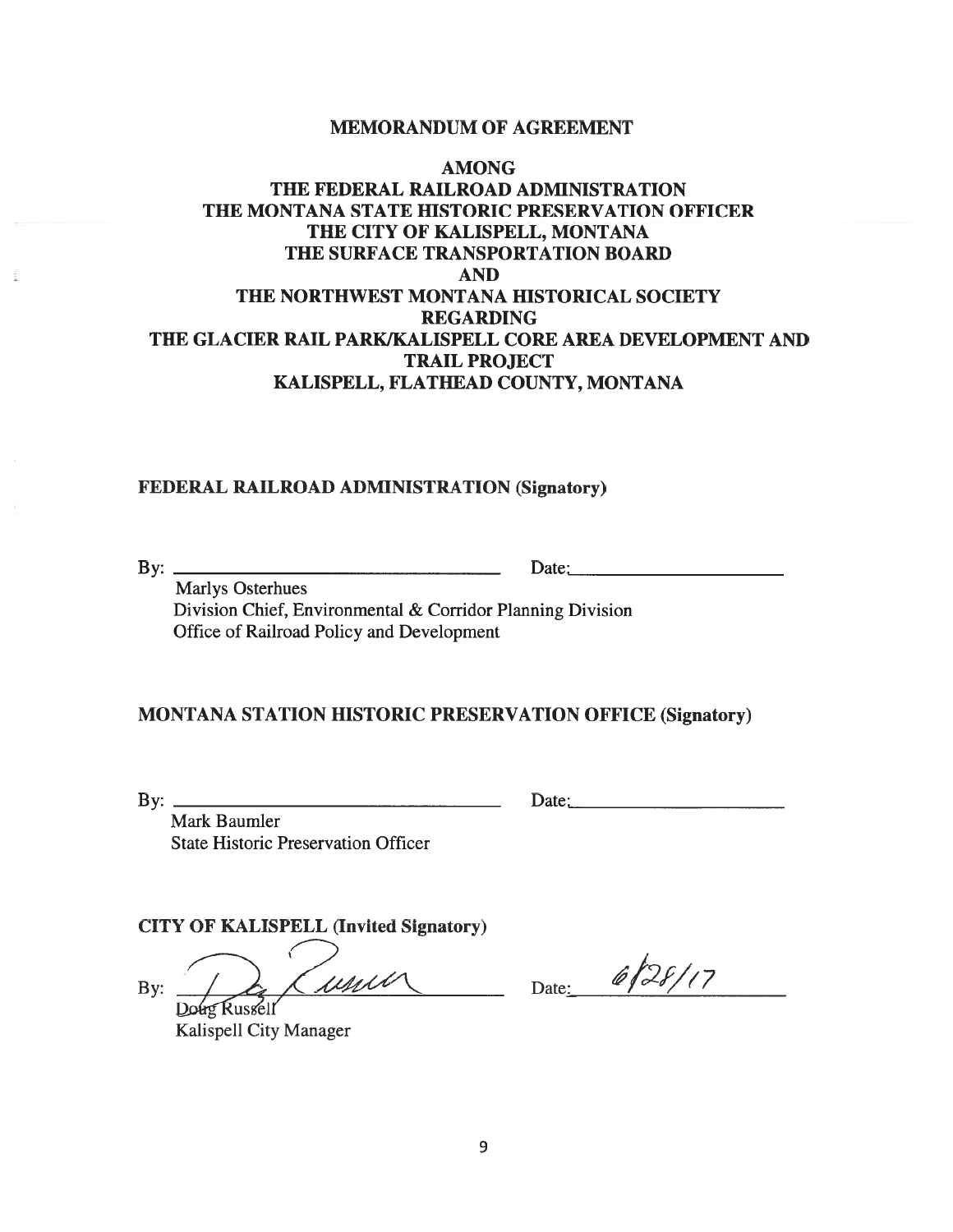**SURFACE TRANSPORTATION BOARD (Invited Signatory)** 

Sn By: × Vidki Rutson

 $-28.$ Date

Difector, Office of Environmental Analysis

# NORTHWEST MONTANA HISTORICAL SOCIETY (Invited Signatory)

By:  $\frac{1}{\sqrt{1-\frac{1}{2}}\sqrt{1-\frac{1}{2}}\sqrt{1-\frac{1}{2}}\sqrt{1-\frac{1}{2}}\sqrt{1-\frac{1}{2}}\sqrt{1-\frac{1}{2}}\sqrt{1-\frac{1}{2}}\sqrt{1-\frac{1}{2}}\sqrt{1-\frac{1}{2}}\sqrt{1-\frac{1}{2}}\sqrt{1-\frac{1}{2}}\sqrt{1-\frac{1}{2}}\sqrt{1-\frac{1}{2}}\sqrt{1-\frac{1}{2}}\sqrt{1-\frac{1}{2}}\sqrt{1-\frac{1}{2}}\sqrt{1-\frac{1}{2}}\sqrt{1-\frac{1}{2}}\sqrt{1-\frac{1}{2}}\sqrt$ 

 $Date:$   $\qquad \qquad$   $\qquad \qquad$   $\qquad \qquad$   $\qquad \qquad$   $\qquad \qquad$   $\qquad \qquad$   $\qquad \qquad$   $\qquad \qquad$   $\qquad \qquad$   $\qquad \qquad$   $\qquad \qquad$   $\qquad \qquad$   $\qquad \qquad$   $\qquad \qquad$   $\qquad \qquad$   $\qquad$   $\qquad \qquad$   $\qquad$   $\qquad$   $\qquad$   $\qquad$   $\qquad$   $\qquad$   $\qquad$   $\qquad$   $\qquad$   $\qquad$   $\qquad$ 

Jacob Thomas **Executive Director** 

# KALISPELL BUSINESS IMPROVEMENT DISTRICT (Concurring Party)

By:  $\qquad \qquad$ Pamela J. Carbonari Coordinator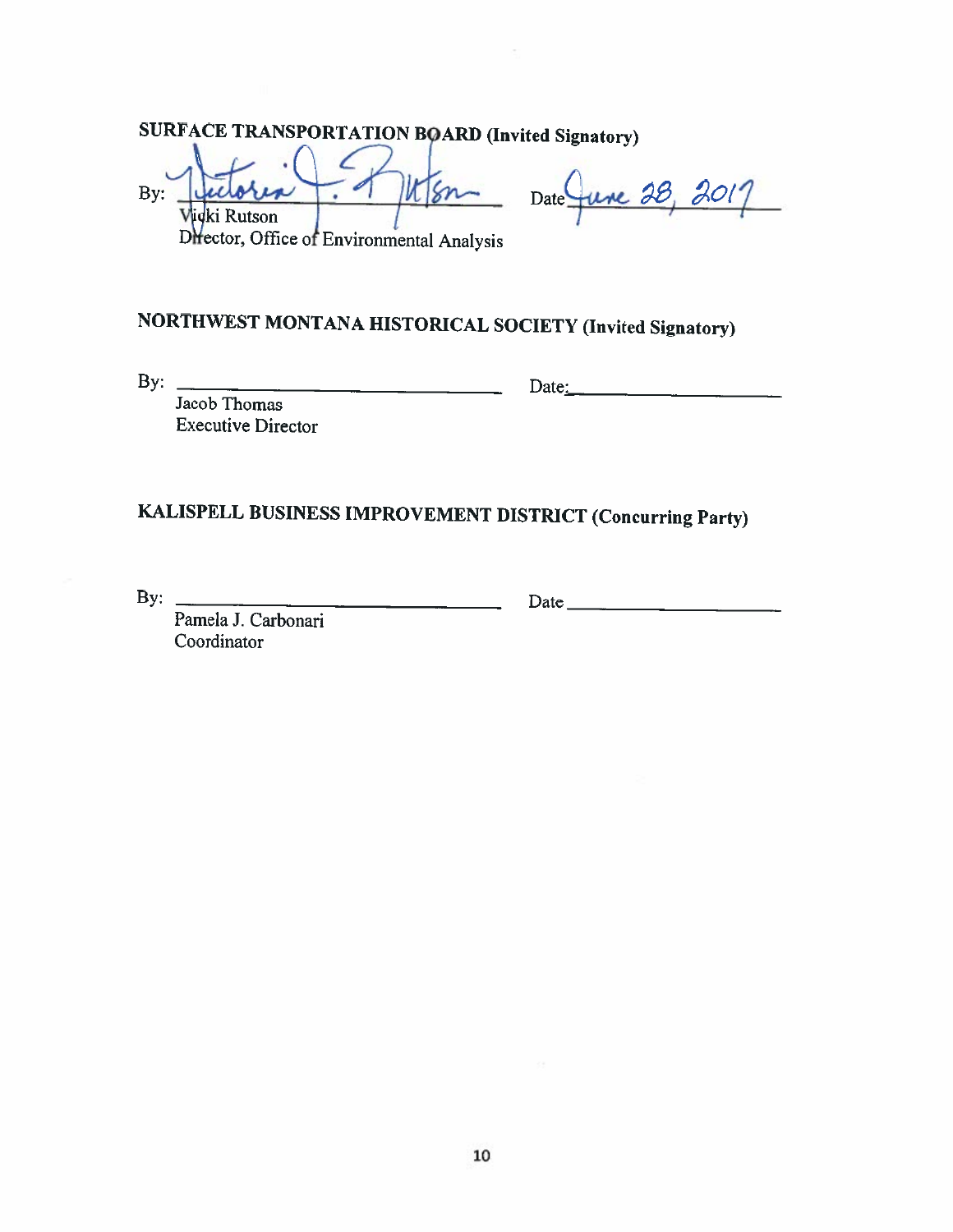# **SURFACE TRANSPORTATION BOARD (Invited Signatory)**

By: Date

 Vicki Rutson Director, Office of Environmental Analysis

 $\overline{a}$ 

## **NORTHWEST MONTANA HISTORICAL SOCIETY (Invited Signatory)**

 Jacob Thomas Executive Director

By:  $\sqrt{2\pi \epsilon f/m^2}$  6/26/2016 6/26/2016

# **KALISPELL BUSINESS IMPROVEMENT DISTRICT (Concurring Party)**

By: <u>Date</u>

 Pamela J. Carbonari Coordinator